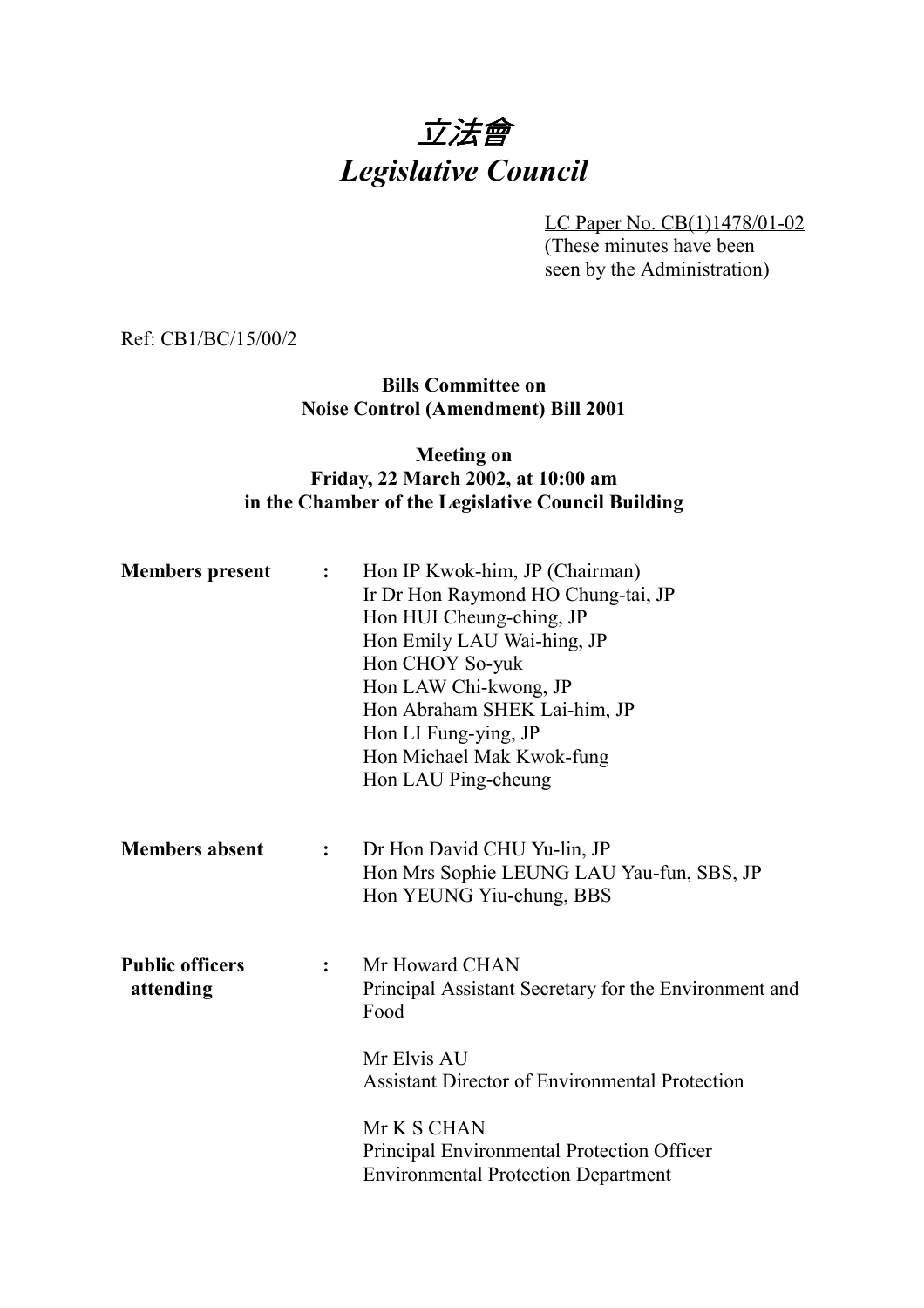|                                     |                | Mr Geoffrey FOX<br>Senior Assistant Law Draftsman             |
|-------------------------------------|----------------|---------------------------------------------------------------|
| <b>Attendance by</b><br>invitation: |                | The Hong Kong Construction Association Limited                |
|                                     |                | Mr Joseph SHEK Y M<br><b>Environmental Committee Chairman</b> |
|                                     |                | Mr Patrick CHAN W T<br><b>Secretary General</b>               |
|                                     |                | <b>MTR Corporation Limited</b>                                |
|                                     |                | Dr Glenn FROMMER<br><b>Environmental Manager</b>              |
|                                     |                | Hong Kong Environmental Law Association                       |
|                                     |                | Mr Ian COCKING<br>Vice-Chair                                  |
|                                     |                | <u>Hong Kong Institute of Acoustics</u>                       |
|                                     |                | Mr Richard KWAN<br>Immediate Past Chairman                    |
| <b>Clerk in attendance</b>          | $\ddot{\cdot}$ | Miss Polly YEUNG<br>Chief Assistant Secretary (1)3            |
| <b>Staff in attendance</b>          | $\ddot{\cdot}$ | Mr LEE Yu-sung<br>Senior Assistant Legal Adviser 1            |
|                                     |                | Ms Bernice WONG<br><b>Assistant Legal Adviser1</b>            |
|                                     |                | Miss Yvonne YU<br>Senior Assistant Secretary (1)4             |

# **I. Confirmation of minutes**

1. The minutes of meeting held on 21 February 2002 were confirmed.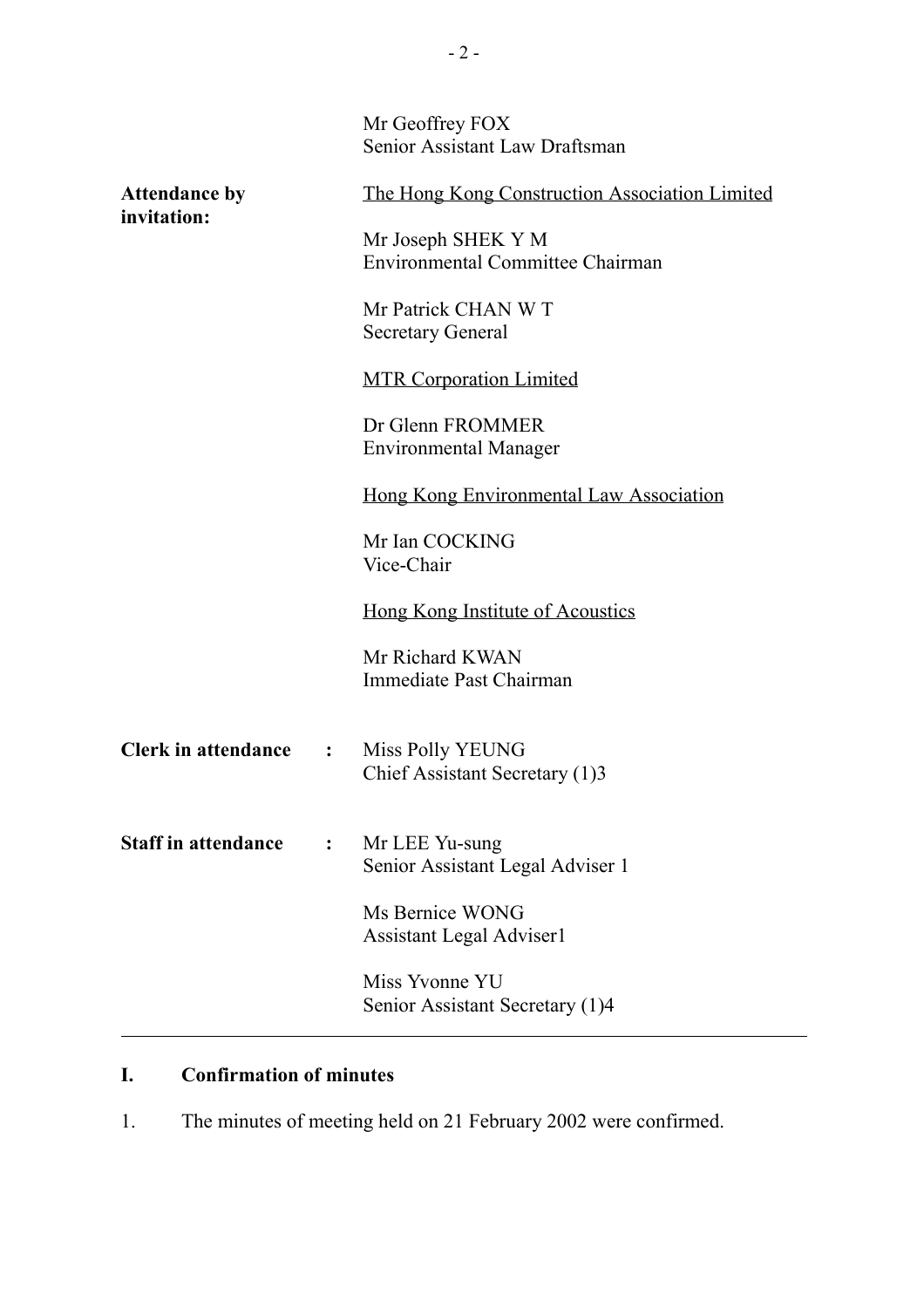# **II. Meeting with deputations and the Administration**

| LC Paper No. CB(1)1317/01-02(01)   | - Submission from the Hong Kong<br><b>Construction Association Limited</b>                               |
|------------------------------------|----------------------------------------------------------------------------------------------------------|
| LC Paper No. $CB(1)1317/01-02(02)$ | - Submission from MTR Corporation<br>Limited                                                             |
| LC Paper No. CB(1)1317/01-02(03)   | The<br>- Submission from<br>Chinese<br>Manufacturers' Association of Hong<br>Kong                        |
| LC Paper No. CB(1)1317/01-02(04)   | - Submission from Hong Kong Cable<br><b>Television Limited</b>                                           |
| LC Paper No. CB(1)1317/01-02(05)   | - Submission from The Hongkong<br><b>Electric Company Limited</b>                                        |
| LC Paper No. CB(1)1359/01-02(01)   | - Submission from Hong<br>Kong<br><b>Environmental Law Association</b>                                   |
| LC Paper No. $CB(1)1359/01-02(02)$ | - Submission from<br>Hong<br>Kong<br><b>Institute of Acoustics</b>                                       |
| LC Paper No. CB(1)1350/01-02(03)   | Masons<br>- Submission from<br><b>International Law Firm</b>                                             |
| LC Paper No. CB(1)1359/01-02(03)   | - Submission from<br>Tai<br>Po<br><b>Environmental Association</b>                                       |
| LC Paper No. CB(1)1359/01-02(04)   | Submission from Federation of Hong<br>Kong Industries                                                    |
| LC Paper No. $CB(1)1350/01-02(01)$ | - The Administration's response to the<br>issues raised at the meeting on 21<br>February 2002            |
| LC Paper No. $CB(1)1350/01-02(02)$ | - The Administration's consolidated<br>response to the submissions from five<br>deputations              |
| LC Paper No. $CB(1)1359/01-02(05)$ | - The Administration's response to the<br>submissions<br>Masons<br>from<br><b>International Law Firm</b> |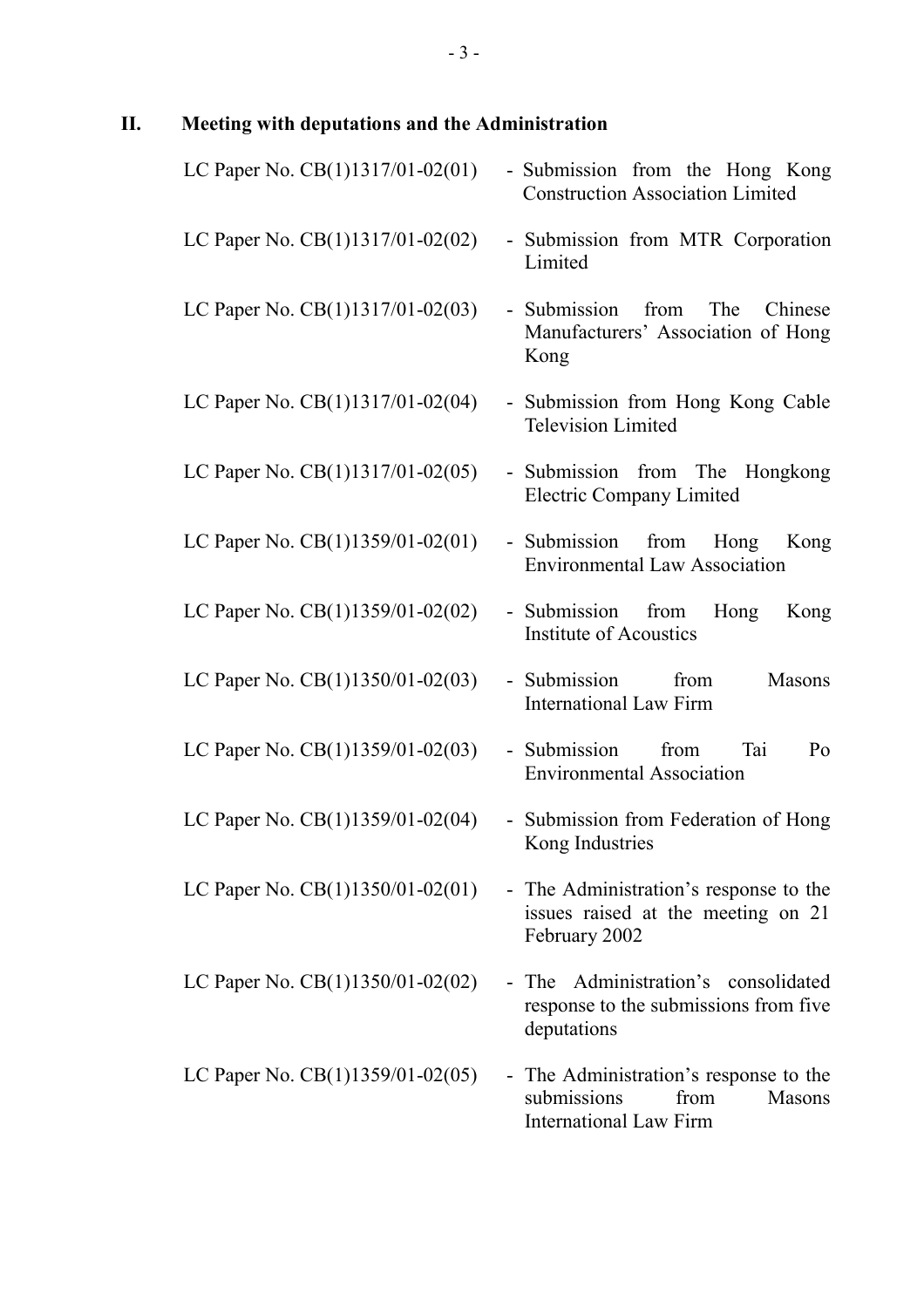| LC Paper No. CB(3)790/00-01                                              | - The Bill                                                                                                                                                                       |
|--------------------------------------------------------------------------|----------------------------------------------------------------------------------------------------------------------------------------------------------------------------------|
| LC Paper No. $CB(1)1071/01-02(02)$ - Marked-up copy of the Bill prepared | by the Legal Service Division                                                                                                                                                    |
|                                                                          | - The Legislative Council Brief on the<br>Bill issued by the Environment and<br>Food Bureau in June 2001                                                                         |
| LC Paper No. $CB(1)1071/01-02(03)$ - Paper provided by                   | the<br>Administration in February 2002<br>supplementing the Legislative<br>Council Brief                                                                                         |
| LC Paper No. $LS133/00-01$                                               | - The Legal Service Division Report<br>on the Bill dated 26 June 2001                                                                                                            |
| LC Paper No. $CB(1)1071/01-02(04)$ - Letter dated 26 June 2001 from      | Senior Assistant Legal Adviser 1 to<br>the Secretary for Environment and<br>Food                                                                                                 |
| LC Paper No. $CB(1)1071/01-02(05)$ - The Administration's response dated | 28 June 2001 to Letter dated 26 June<br>2001 from Senior Assistant Legal<br>Adviser 1 to the Secretary for<br><b>Environment</b> and Food                                        |
| LC Paper No. $CB(1)1148/00-01(03)$ - Discussion paper provided by the    | Administration for the meeting of the<br>Environmental Affairs Panel on 8<br>May 2001                                                                                            |
| LC Paper No. CB(1)1812/00-01                                             | - Extract of the minutes of the meeting<br>of Environmental Affairs Panel on 8<br>May 2001 (which was re-circulated<br>vide LC Paper No. CB(1)1139/01-02<br>on 22 February 2002) |

2. The Committee deliberated (Index of proceedings attached at **Annex A**).

3. The Administration undertook to follow up the following issues and provide response/information as appropriate: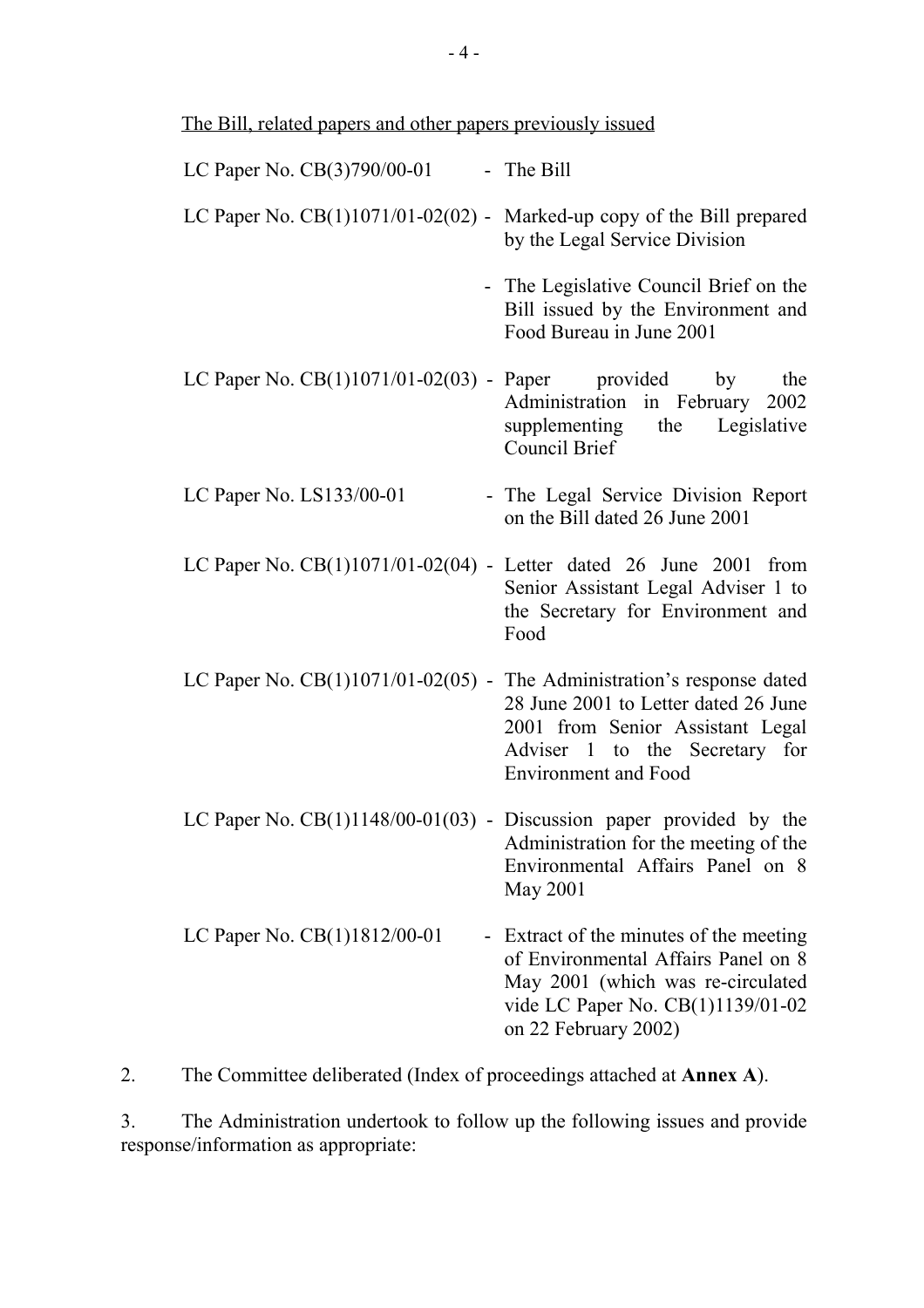#### Human rights implications of the Bill

(a) The Hong Kong Environmental Law Association (HKELA) considered that as under the proposed amendments to the Noise Control Ordinance (NCO) (Cap. 400), the prosecution would no longer need to prove the "consent, connivance, negligence or omission" on the part of a director, the proposed provisions were therefore wrong in principle and could potentially have human rights implications. While the Administration advised at the meeting that the Human Rights Unit and Basic Law Unit of the Department of Justice had found the Bill in order, members were still concerned about the human rights implications of the Bill and requested further comments from the Administration. Members would also appreciate if the HKELA could elaborate its views on human rights implications in writing.

#### Liability of public officers

- (b) In response to the concerns raised by members and the Hong Kong Construction Association Limited (HKCA) that no personal criminal liability was placed on public officers, the Administration advised that there was a well established and effective mechanism in dealing with contraventions of NCO by public officers in the course of carrying out their official duties. If such contraventions were not terminated to the satisfaction of the Noise Control Authority, the latter would report to the Chief Secretary (CS). The Administration undertook to provide further details on the number of cases in which the Environmental Protection Department (EPD) required government departments to take remedial action under the NCO, as well as the number of cases that were subsequently reported to CS and their outcome.
- (c) In the course of discussion, the Administration had compared the role of the Government in work projects to that of a property developer which had engaged a contractor to carry out construction works. However, some members pointed out that some Government departments could assume the role of a contractor of a project and engage workers for carrying out the works. They sought clarification from the Administration on whether there were such cases.

#### Assistance to the construction trade

(d) Members noted the HKCA's remarks that the Administration had not provided them with clear guidance as to how to comply with certain statutory requirements. They also noted the suggestion of the Hong Kong Institute of Acoustics that some new construction methods and equipment might reduce the noise levels, as well as the view of the MTR Corporation Limited on a reward system for environmental compliance. The Administration was requested to consider these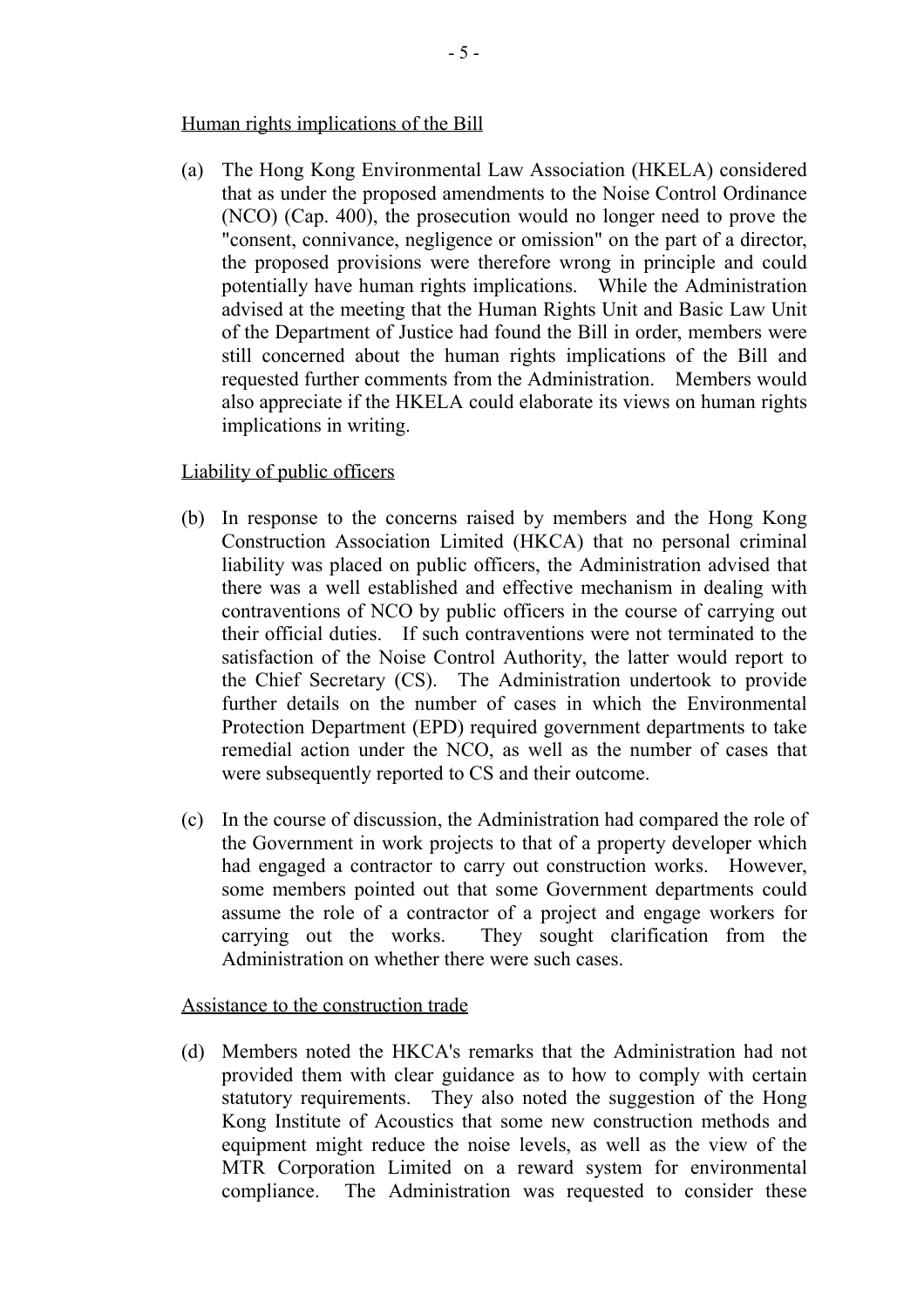suggestions and provide comments as appropriate.

#### Report of the Construction Industry Review Committee

(e) Given that the Works Bureau (WB) was appointed as the lead agency within the Government to co-ordinate with relevant bureaux and departments on all construction-related matters, and to co-ordinate the implementation of the recommendations of the Construction Industry Review Committee (CIRC), the Environment and Food Bureau undertook to refer members' concern on the progress on the implementation of recommendations of the CIRC to the WB.

#### Regulatory impact on the construction trade

(f) HKCA pointed out that no matter how much effort the management of a construction company would put into developing and enforcing management controls at work sites, there was always the possibility that a worker or a sub-contractor's worker could circumvent the system and violate the NCO. The director, manager, or secretary of the management had no absolute control to stop this from happening. However, the Bill would hold them personally criminally liable. The Administration might wish to comment on the HKCA's concern about the special nature of noise pollution and the liability of the corporate management on acts over which they did not have absolute control.

Conviction statistics

- (g) HKCA pointed out that as the majority of construction companies undertaking large-scale works were bodies corporate and during the peak period of the construction trade, they would inevitably stand a higher chance of committing offences and being prosecuted than partnerships or sole proprietors. The Administration's comments were sought on the HKCA's argument.
- (h) HKCA and some members pointed out that contractors might find the equipment assumed in the project proponents' relevant Environmental Impact Assessment report for construction noise assessment unsuitable only after they tendered for the construction works. Given the tight time frame for completing the works, the construction company could not afford to apply to the EPD for a new construction noise permit and carried out works at the site in breach of the NCO. At the request of members, the Administration would provide a breakdown on the number of convicted companies that had carried out works without applying for a construction noise permit, and the number of convicted companies that had been issued with a valid construction noise permit but had carried out the prescribed construction work or used equipment not in accordance with the relevant permit condition.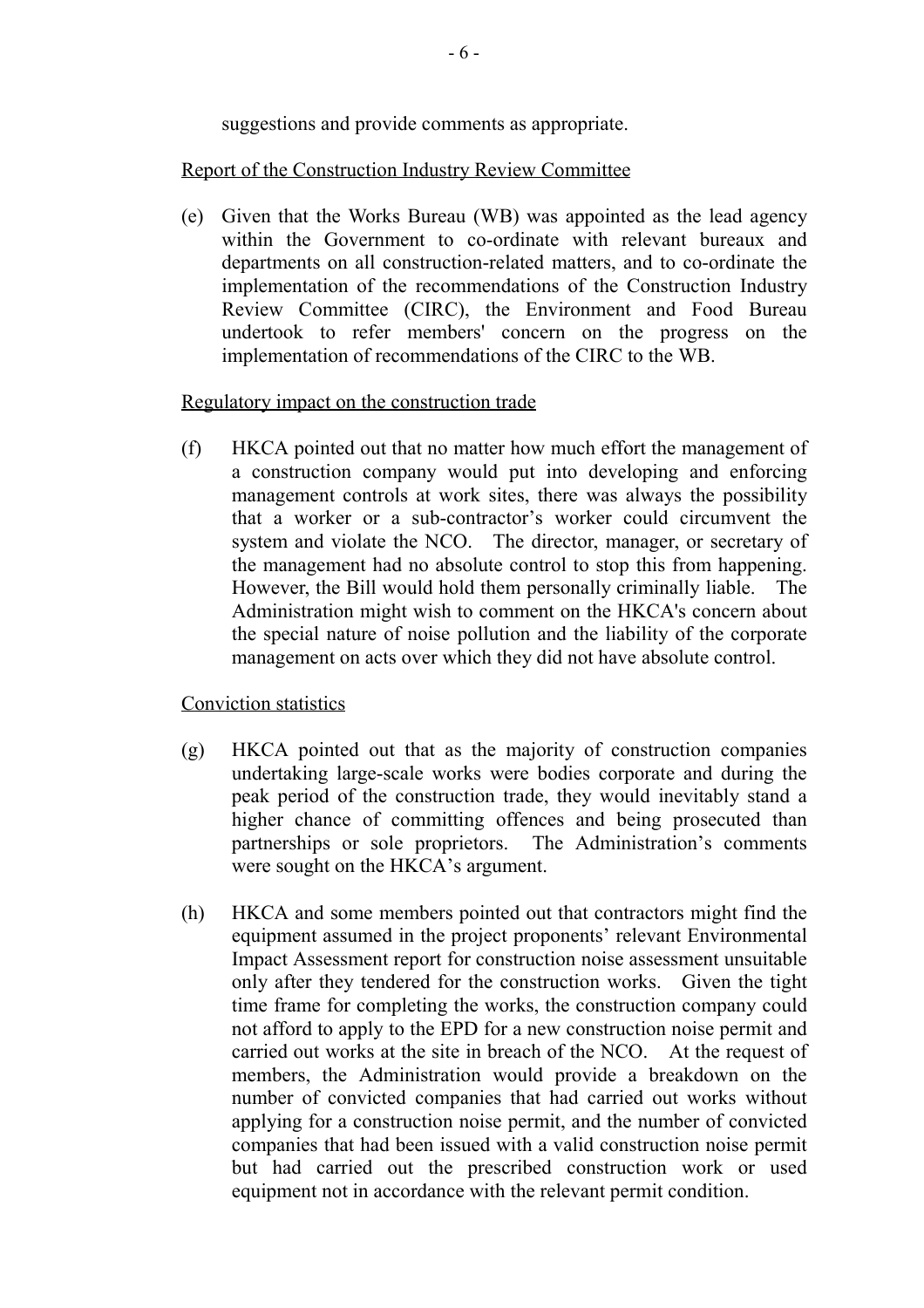#### Overseas practices

(i) At the request of members, the Administration would provide information on overseas practices in handling noise offences, especially the practices of countries which had high regard for environmental protection. Members would like to find out whether overseas jurisdictions also implemented similar legislation to impose a personal criminal liability on the management of a body corporate.

## Validity period for the warning system

(j) The Administration was requested to note the strong views advanced by HKCA and some members of the Bills Committee on providing a time limit for the warning system, especially where the construction projects were of a large scale and expected to last for a long duration.

#### Views of concern groups

- (k) At members' request, the Administration undertook to provide the views expressed by the Advisory Council on the Environment and green groups which had been consulted on the Bill.
- (l) The Administration would provide its detailed response to concerns raised by the deputations at the meeting, as well as other submissions received at/after the meeting.

# **III. Any other business**

4. The Committee agreed to hold the next meeting on Monday, 22 April 2002 at 10:45 am to continue discussion with the Administration.

5. There being no other business, the meeting ended at 12:45 pm.

Legislative Council Secretariat 18 April 2002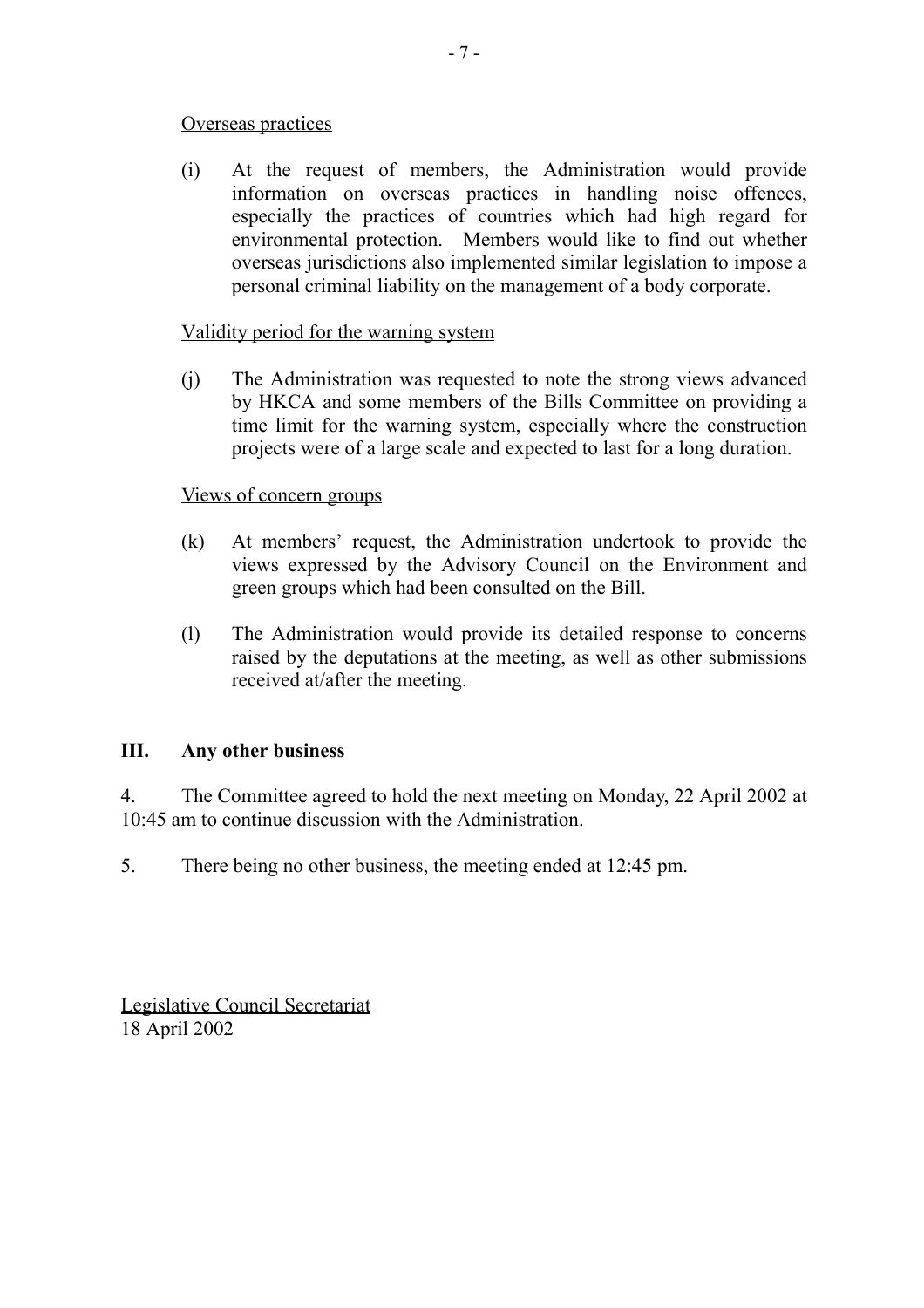## **Proceedings of the meeting of the Bills Committee on Noise Control (Amendment) Bill 2001**

# **on Friday, 22 March 2002, at 10:00 am in the Chamber of the Legislative Council Building**

| <b>Time</b>            | <b>Speaker</b>                                                      | Subject(s)                                | <b>Action</b> |
|------------------------|---------------------------------------------------------------------|-------------------------------------------|---------------|
|                        |                                                                     |                                           | required      |
|                        | Agenda Item $I$ – Confirmation of minutes                           |                                           |               |
| 00000-000113           | Chairman                                                            | Confirmation<br>of<br>minutes<br>of       |               |
|                        |                                                                     | meeting held on 21 February 2002          |               |
|                        |                                                                     | Acceptance of late membership of          |               |
|                        |                                                                     | Mr Michael MAK<br>and<br>Mr               |               |
|                        |                                                                     | SHEK to<br><b>Bills</b><br>Abraham<br>the |               |
|                        |                                                                     | Committee in accordance with the          |               |
|                        |                                                                     | <b>House Rules</b>                        |               |
|                        | $A$ genda Item II – Meeting with deputations and the Administration |                                           |               |
| 000114-000530 Chairman |                                                                     | Welcoming remarks                         |               |
| 000531-001450          | <b>The</b><br>Hong                                                  | Kong- Presentation by Mr Joseph SHEK      |               |
|                        | Construction                                                        | (LC Paper No. CB(1)1317/01-               |               |
|                        | Association<br>Limited                                              | 02(01)                                    |               |
|                        | (HKCA)                                                              |                                           |               |
| 001451-001726          | <b>MTR</b><br>Corporation  -                                        | Presentation<br>Glenn<br>Dr<br>by         |               |
|                        | Limited (MTRC)                                                      | FROMMER<br>(LC)<br>No.<br>Paper           |               |
|                        |                                                                     | $CB(1)1317/01-02(02))$                    |               |
| 001727-003049 Hong     | $Kong$ -                                                            | Presentation by Mr Ian COCKING            |               |
|                        | Environmental<br>Law                                                | (LC Paper No. CB(1)1359/01-               |               |
|                        | Association (HKELA)                                                 | 02(01)                                    |               |
|                        | 003050-003257 Hong Kong Institute of $\vert$ -                      | Presentation by Mr Richard KWAN           |               |
|                        | Acoustics (HKIA)                                                    | (LC Paper No. CB(1)1359/01-               |               |
|                        |                                                                     | 02(02)                                    |               |
| 003258-003321 Chairman |                                                                     | Discussion between members and            |               |
|                        |                                                                     | representatives of deputations            |               |
|                        | 003322-003627   Ms Emily LAU                                        | Given HKCA's objection to the             |               |
|                        |                                                                     | Bill, any feasible measures that          |               |
|                        |                                                                     | could be taken by the trade to deter      |               |
|                        |                                                                     | recurrent noise offences                  |               |
| 003628-004315 HKCA     |                                                                     | Agreed with the Administration's          |               |
|                        |                                                                     | objective to provide a better             |               |
|                        |                                                                     | environment for the community             |               |
|                        |                                                                     | and a Best Practice Guide was             |               |
|                        |                                                                     | issued for such purpose                   |               |
|                        |                                                                     | Environmental<br>Protection               |               |
|                        |                                                                     | Department (EPD) did not provide          |               |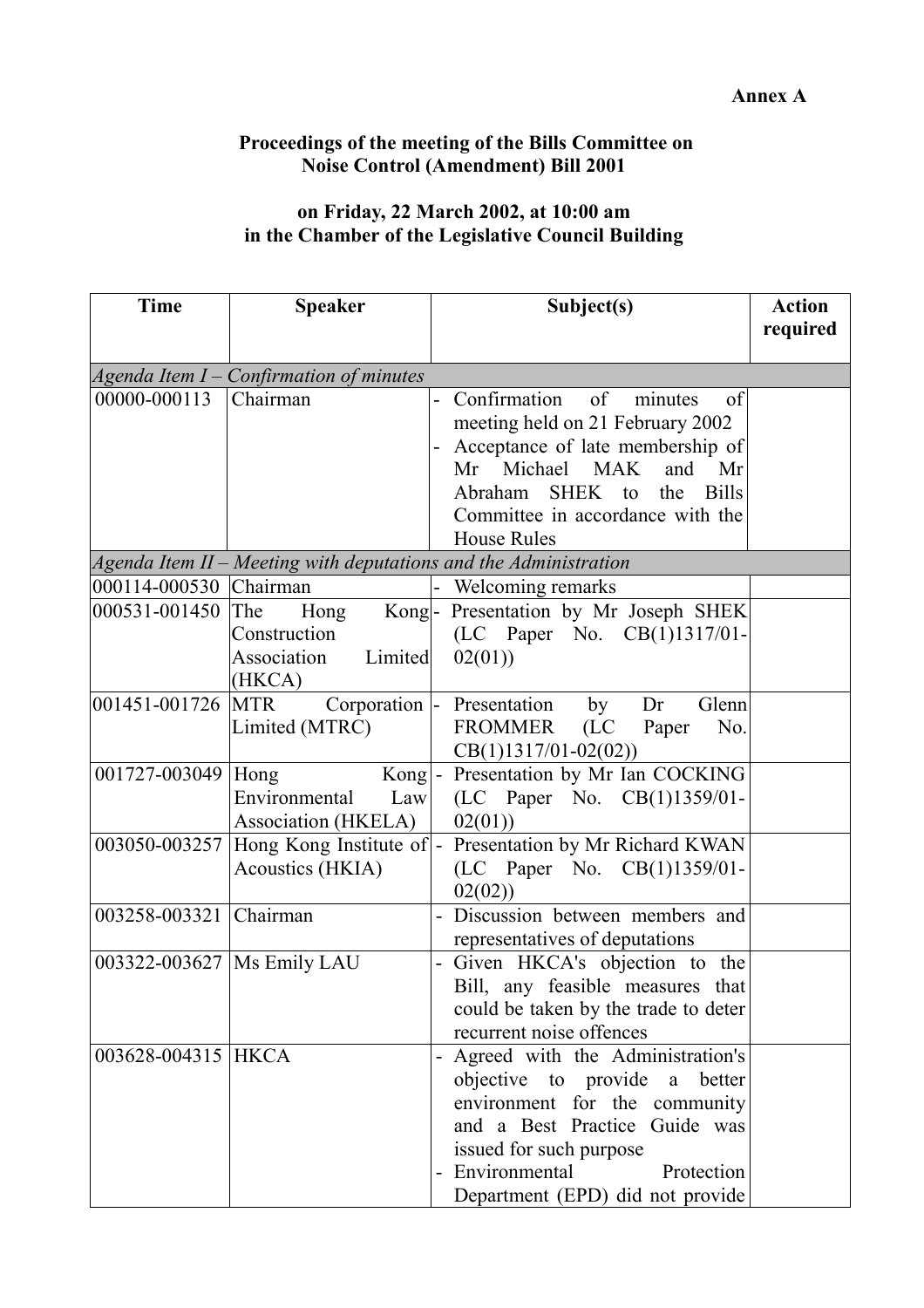| <b>Time</b>        | <b>Speaker</b>                     | Subject(s)                                                                                                                                                                                                                                                                                 | <b>Action</b> |
|--------------------|------------------------------------|--------------------------------------------------------------------------------------------------------------------------------------------------------------------------------------------------------------------------------------------------------------------------------------------|---------------|
|                    |                                    |                                                                                                                                                                                                                                                                                            | required      |
|                    |                                    | the trade with clear guidance on<br>and how improvements<br>what<br>should be made so as to prevent<br>being prosecuted again<br>There already existed a number of<br>environmental<br>protection<br>ordinances                                                                            |               |
|                    |                                    | The management was personally<br>criminally liable where they had no<br>absolute control over<br>certain<br>behaviour of their workers<br>$\alpha$<br>subcontractor's workers                                                                                                              |               |
| 004316-004700 MTRC |                                    | Increasing the maximum fine levels<br>to \$500,000 or \$1,000,000 might<br>enhance the deterrent effect for<br>noise offences                                                                                                                                                              |               |
| 004701-005205 HKCA |                                    | The right approach was to help<br>construction companies establish<br>good noise control practices by<br>education, training, awareness<br>enhancement and pride promotion                                                                                                                 |               |
|                    | 005206-005314   Ms Emily LAU       | Whether the construction trade<br>would consider that increasing the<br>maximum fine was a feasible<br>deterrent                                                                                                                                                                           |               |
| 005315-005558 HKCA |                                    | Given the unemployment rate of<br>12% in the construction trade, the<br>trade considered that the maximum<br>fine at \$200,000 was already a very<br>heavy punishment<br>Compared with personal criminal<br>liability, the trade might prefer a<br>higher level of maximum fine<br>instead |               |
|                    | 005559-005725   Mr LAU Ping-cheung | Asked whether deputations could<br>$\blacksquare$<br>recommend practical measures to<br>improve noise pollution                                                                                                                                                                            |               |
| 005726-010058 HKIA |                                    | In support of the Bill as the<br>proposed amendments<br>would<br>provide a useful mechanism to<br>foster more effective enforcement<br>There were<br>new construction<br>methods and equipment which<br>could reduce the construction noise<br>levels                                      |               |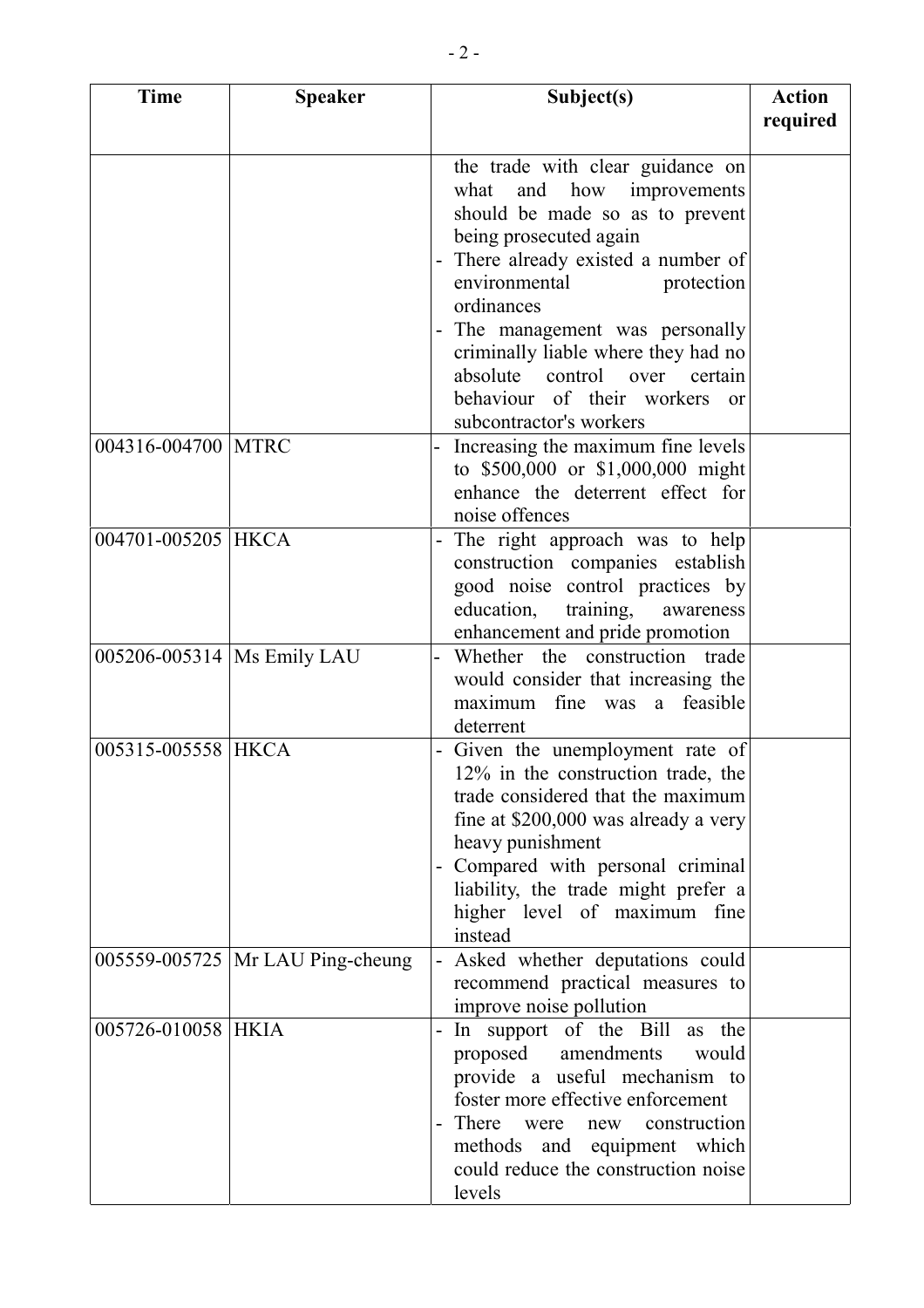| <b>Time</b>            | <b>Speaker</b>                       | Subject(s)                                                             | <b>Action</b> |
|------------------------|--------------------------------------|------------------------------------------------------------------------|---------------|
|                        |                                      |                                                                        | required      |
| 010059-010345 HKELA    |                                      | Noises were generated from all                                         |               |
|                        |                                      | quarters and therefore an integrated                                   |               |
|                        |                                      | approach in tackling environmental                                     |               |
|                        |                                      | nuisances would be more effective                                      |               |
| 010346-010612 MTRC     |                                      | A reward system for environmental                                      |               |
|                        |                                      | compliance<br>would<br>be<br>more                                      |               |
|                        |                                      | effective than draconian legislation                                   |               |
| 010613-010805 HKCA     |                                      | One important issue was whether                                        |               |
|                        |                                      | stipulated time frame<br>for<br>the                                    |               |
|                        |                                      | completing the construction works                                      |               |
|                        |                                      | was reasonable                                                         |               |
|                        |                                      | Agreed with HKIA that improving                                        |               |
|                        |                                      | the methods and equipment would                                        |               |
|                        |                                      | be effective in improving the noise                                    |               |
|                        |                                      | environment                                                            |               |
|                        | $010806 - 010954$ Mr LAU Ping-cheung | Agreed with MTRC that a reward                                         |               |
|                        |                                      | system should be introduced                                            |               |
|                        |                                      | Concerned about the human rights                                       |               |
| 010955-011033 Chairman |                                      | implications of the Bill                                               |               |
|                        |                                      | The legal aspects on the Bill could<br>be further discussed during the |               |
|                        |                                      | clause by clause examination                                           |               |
| 011034-011119          | <b>HKCA</b>                          | Disagreed with the HKIA's point                                        |               |
|                        |                                      | that the majority of construction                                      |               |
|                        |                                      | companies<br>committed<br>noise                                        |               |
|                        |                                      | offences because they carried out                                      |               |
|                        |                                      | works without first applying for a                                     |               |
|                        |                                      | construction noise permit                                              |               |
|                        | 011120-011205 Chairman/HKCA          | Reminded deputations to address                                        |               |
|                        |                                      | the Bills Committee instead of                                         |               |
|                        |                                      | discussing each other's viewpoint                                      |               |
|                        | 011206-011605   Mr Abraham SHEK      | Agreed with the HKCA that:                                             |               |
|                        |                                      | EPD failed to provide clear                                            |               |
|                        |                                      | guidance to the trade as to how to                                     |               |
|                        |                                      | comply with certain statutory                                          |               |
|                        |                                      | requirements                                                           |               |
|                        |                                      | Given the subcontracting system,                                       |               |
|                        |                                      | the management did not have<br>absolute control on the sites           |               |
|                        |                                      | EPD failed to give effect to the                                       |               |
|                        |                                      | recommendations<br>of<br>the                                           |               |
|                        |                                      | Construction Industry Review                                           |               |
|                        |                                      | Committee (CIRC)                                                       |               |
|                        |                                      | No personal criminal liability was                                     |               |
|                        |                                      | placed on public officers for                                          |               |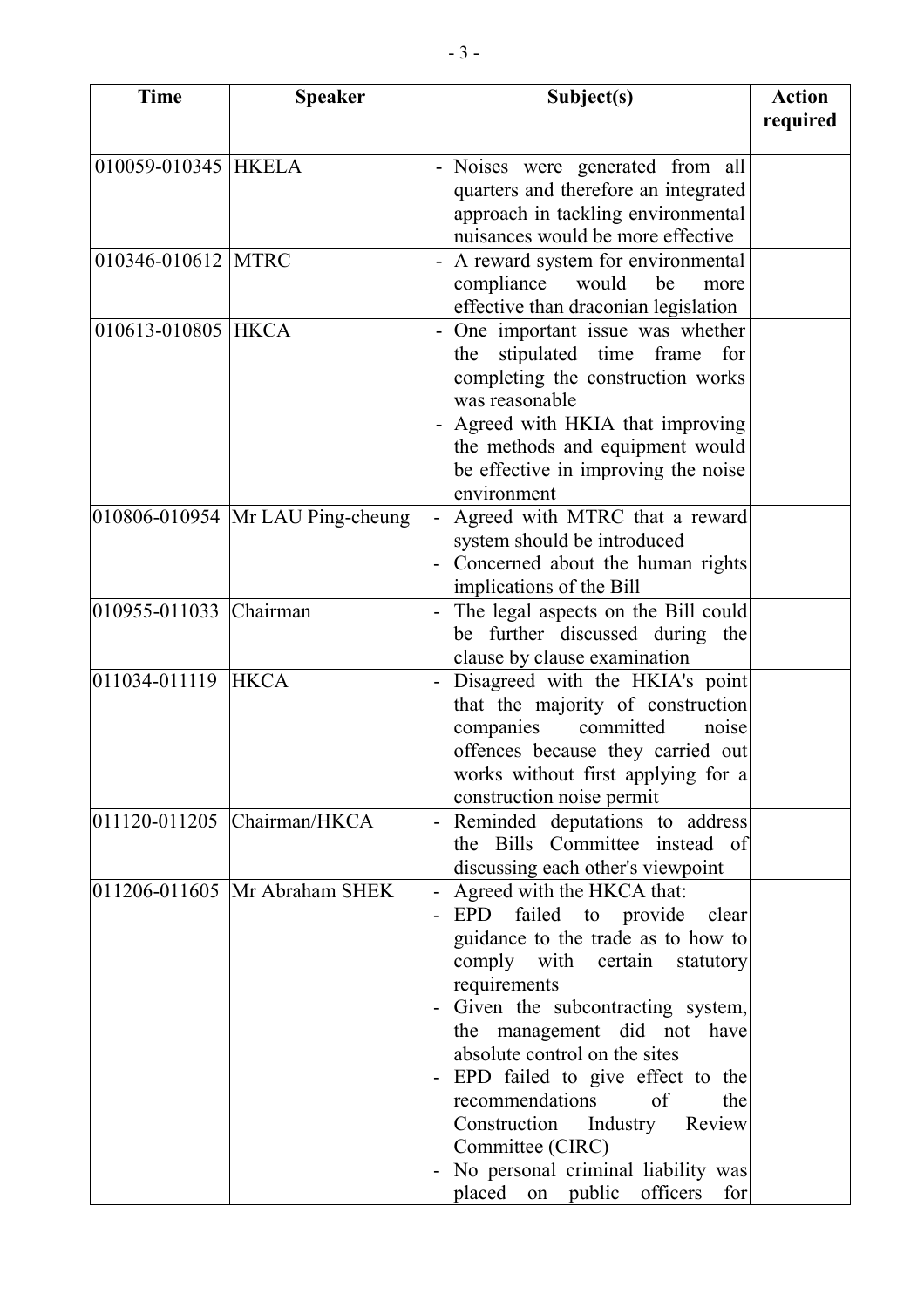| <b>Time</b>            | <b>Speaker</b>                 | Subject(s)                                                            | <b>Action</b> |
|------------------------|--------------------------------|-----------------------------------------------------------------------|---------------|
|                        |                                |                                                                       | required      |
|                        |                                | committing noise offences in the                                      |               |
|                        |                                | course of performing their duties                                     |               |
| 011606-011630 Chairman |                                | ditto -                                                               |               |
|                        | 011631-011636 Mr Abraham SHEK  | Asked the trade to suggest feasible                                   |               |
|                        |                                | ways in tackling construction noise                                   |               |
|                        |                                | nuisances given the prevalence of                                     |               |
|                        |                                | the subcontracting system                                             |               |
| 011637-011830 HKCA     |                                | Enhancing the environmental                                           |               |
|                        |                                | awareness of all tiers involved in                                    |               |
|                        |                                | the construction works                                                |               |
|                        |                                | A reasonable time frame should be                                     |               |
|                        |                                | provided to contractors<br>for                                        |               |
|                        |                                | completing the works                                                  |               |
|                        |                                | Enhancing<br>environmental                                            |               |
|                        |                                | protection techniques                                                 |               |
|                        | 011831-012145 Mr LAW Chi-kwong | Members of the Democratic Party                                       |               |
|                        |                                | supported the Bill in principle                                       |               |
|                        |                                | The Bill could add incentive in                                       |               |
|                        |                                | reducing too many tiers of the                                        |               |
|                        |                                | subcontractorship                                                     |               |
|                        |                                | A company should also have its                                        |               |
|                        |                                | social responsibility                                                 |               |
|                        |                                | Requested HKELA to explain its<br>point that the content of the codes |               |
|                        |                                | of practice was entirely within the                                   |               |
|                        |                                | discretion of the Authority and                                       |               |
|                        |                                | there was a lack of checks and                                        |               |
|                        |                                | balances (Paragraph 8 of LC Paper)                                    |               |
|                        |                                | No. $CB(1)1359/01-02(01))$                                            |               |
| 012146-012223 HKELA    |                                | While the codes of practice                                           |               |
|                        |                                | provided standards by which every                                     |               |
|                        |                                | director would be judged when                                         |               |
|                        |                                | deciding whether he had taken                                         |               |
|                        |                                | reasonable<br>precautions<br>and                                      |               |
|                        |                                | exercised due diligence, there was                                    |               |
|                        |                                | no limit on the standards that could                                  |               |
|                        |                                | be set by the Authority                                               |               |
|                        | 012224-012344 Mr LAW Chi-kwong | As the code of practice itself would                                  |               |
|                        |                                | have to be reasonable, he did not                                     |               |
|                        |                                | consider it necessary to explicitly                                   |               |
|                        |                                | state in the Bill that compliance                                     |               |
|                        |                                | with the requirements of the codes                                    |               |
|                        |                                | of practice could be evidence of                                      |               |
|                        |                                | having taken reasonable precautions                                   |               |
|                        |                                | or established a proper system                                        |               |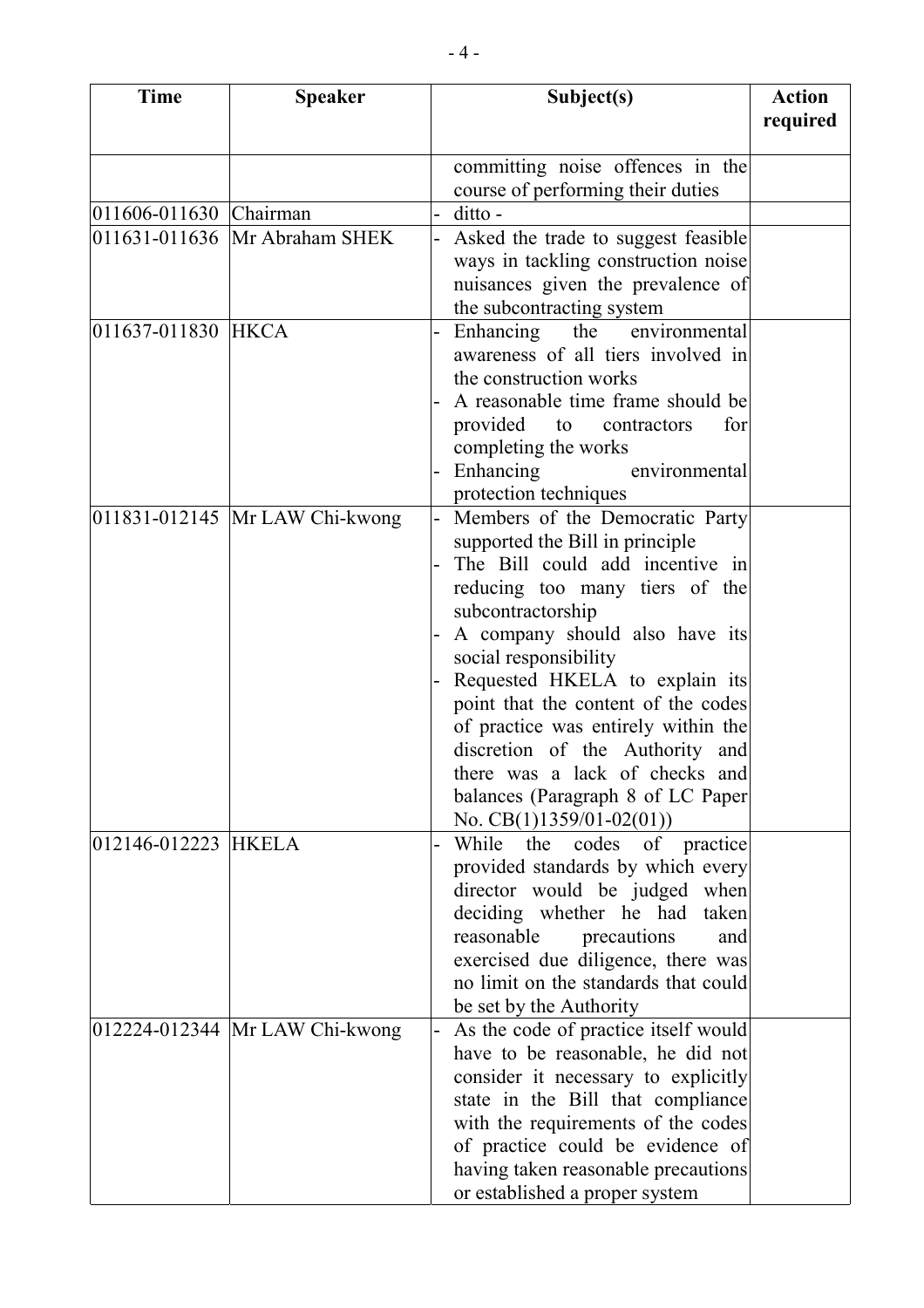| <b>Time</b>         | <b>Speaker</b>                               | Subject(s)                                                         | <b>Action</b> |
|---------------------|----------------------------------------------|--------------------------------------------------------------------|---------------|
|                     |                                              |                                                                    | required      |
| 012345-012500 HKELA |                                              | Pointed out that the defence under                                 |               |
|                     |                                              | the Bill would be open to judicial                                 |               |
|                     |                                              | interpretation and was concerned                                   |               |
|                     |                                              | that such defence was quite narrow                                 |               |
|                     |                                              | as the director had to prove to the                                |               |
|                     |                                              | Court that he had taken reasonable                                 |               |
|                     |                                              | precautions<br>and exercised<br>due                                |               |
|                     |                                              | diligence to prevent the commission                                |               |
|                     |                                              | of the offence by a body corporate                                 |               |
| 012501-012632 HKCA  |                                              | Agreed that the subcontracting                                     |               |
|                     |                                              | system might not be a direct reason                                |               |
|                     |                                              | for noise offences                                                 |               |
|                     |                                              | The tight time frame for completing                                |               |
|                     |                                              | the works might have compelled                                     |               |
|                     |                                              | the contractor to proceed with                                     |               |
|                     |                                              | works which contravened the NCO                                    |               |
|                     | 012633-012754   Ms LI Fung-ying              | Requested HKCA's comments on                                       |               |
|                     |                                              | why some construction companies                                    |               |
|                     |                                              | were repeated offenders                                            |               |
| 012755-012853 HKCA  |                                              | of<br>The<br>special nature<br>the                                 |               |
|                     |                                              | construction trade                                                 |               |
|                     |                                              | Almost all construction companies                                  |               |
|                     |                                              | undertaking major<br>works<br>were                                 |               |
|                     |                                              | bodies corporate, they<br>would                                    |               |
|                     |                                              | inevitably stand a higher chance of                                |               |
|                     |                                              | committing offences and being                                      |               |
|                     |                                              | prosecuted than partnerships or sole                               |               |
|                     |                                              | proprietors which were much fewer                                  |               |
|                     |                                              | in number                                                          |               |
|                     |                                              | Meanwhile it was during the peak                                   |               |
|                     |                                              | period of the construction trade<br>Administration's               |               |
|                     | 012854-012942   Ms LI Fung-ying/<br>Chairman | Requested<br>the                                                   | Admin         |
|                     | 012943-013001 Mr Abraham SHEK                | comment on the HKCA's argument<br>Sought HKCA's elaboration on its |               |
|                     |                                              | proposed validity period for the                                   |               |
|                     |                                              | warning system                                                     |               |
|                     | 013002-013153 Mr LAW Chi-kwong               | Concerned that the Bill could have                                 |               |
|                     |                                              | human rights implications                                          |               |
| 013154-013226 HKELA |                                              | Unlike the Water Pollution Control                                 |               |
|                     |                                              | Ordinance and the Air Pollution                                    |               |
|                     |                                              | Control Ordinance, the prosecution                                 |               |
|                     |                                              | would no longer need to prove the                                  |               |
|                     |                                              | "consent, connivance, negligence or                                |               |
|                     |                                              | omission" on the part of a director                                |               |
|                     |                                              | under the proposed amendments to                                   |               |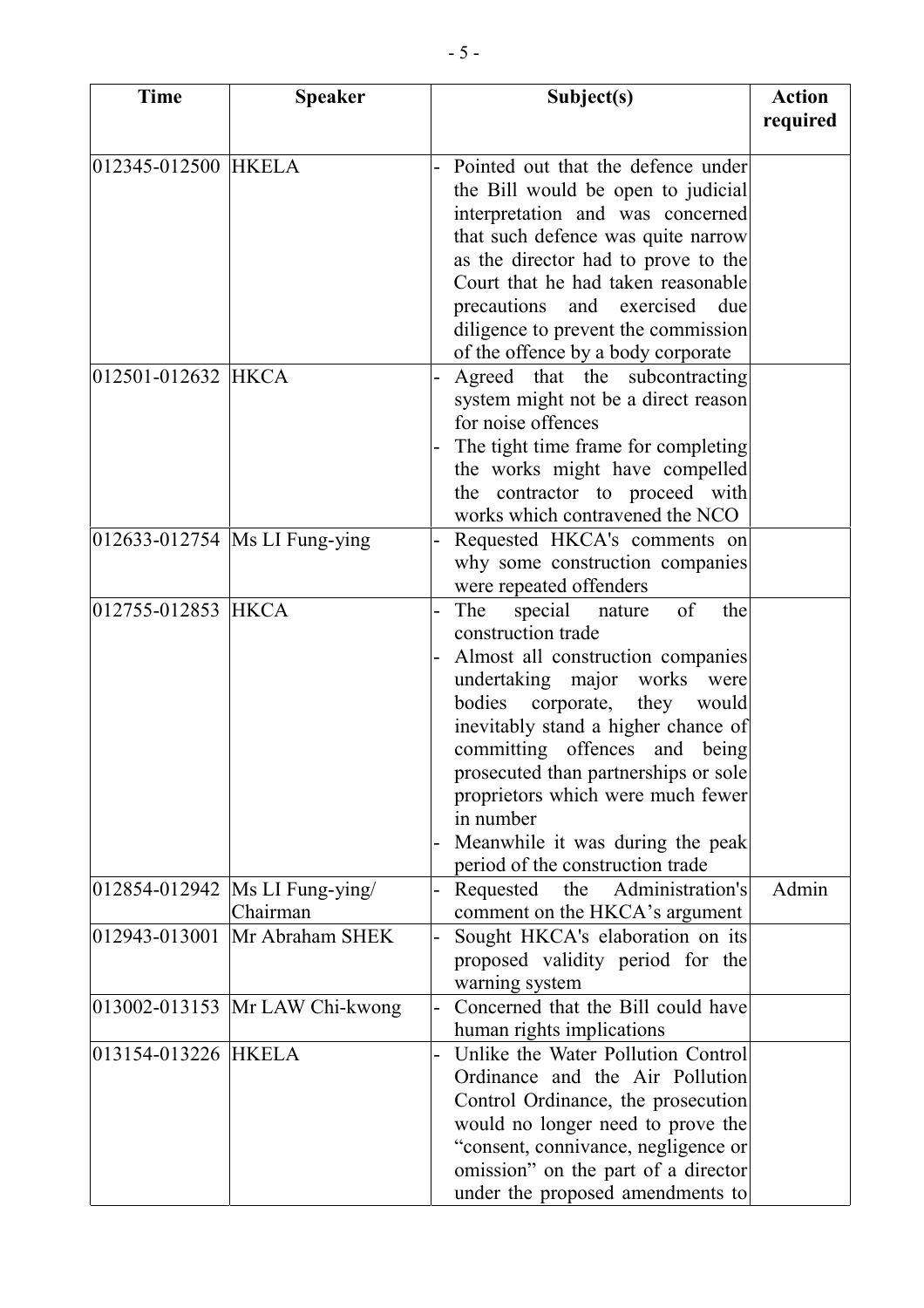| <b>Time</b>            | <b>Speaker</b> | Subject(s)                                                                                                                                                                                                                                                                                                                                                                                                                                                                                                                                                                                                               | <b>Action</b> |
|------------------------|----------------|--------------------------------------------------------------------------------------------------------------------------------------------------------------------------------------------------------------------------------------------------------------------------------------------------------------------------------------------------------------------------------------------------------------------------------------------------------------------------------------------------------------------------------------------------------------------------------------------------------------------------|---------------|
|                        |                |                                                                                                                                                                                                                                                                                                                                                                                                                                                                                                                                                                                                                          | required      |
|                        |                | the NCO                                                                                                                                                                                                                                                                                                                                                                                                                                                                                                                                                                                                                  |               |
| 013227-013349 HKCA     |                | The construction trade would be<br>under<br>continuous<br>threat<br>a<br>throughout the duration of the<br>construction period if the warning<br>could be valid for an infinite period<br>of time<br>Suggested that a validity period of 6                                                                                                                                                                                                                                                                                                                                                                               |               |
|                        |                | to 12 months should be imposed                                                                                                                                                                                                                                                                                                                                                                                                                                                                                                                                                                                           |               |
| 013350-013418 Chairman |                | Closing remarks for the discussion<br>between duputations and members<br>the Administration's<br>Invited<br>preliminary response                                                                                                                                                                                                                                                                                                                                                                                                                                                                                         |               |
| 013419-014636 Admin    |                | Would respond as far as possible at<br>the meeting and undertook to<br>provide a detailed written response<br>after the meeting<br>Reiterated the<br>arguments<br>and<br>justifications for the Bill<br>HKELA wrote to the South China<br>Morning Post on 27 February 2000<br>in support of the Bill<br>Reiterated the<br>Administration's<br>reservation on a validity period for<br>the warning system                                                                                                                                                                                                                 | Admin         |
| 014637-014945 Admin    |                | EPD had held 110 seminars in the<br>past 3 years with over 12 000<br>participants, and in 2001 EPD held<br>3 seminars jointly with HKCA and<br>would continue<br>communication<br>with the trade<br>Issued over 30 codes of practice<br>Since 1999, the Administration had<br>consulted the construction trade and<br>the Environmental Affairs Panel on<br>the Bill<br>To address the concerns of HKCA,<br>a provision was added to provide<br>that the EPD should give a written<br>warning to the directors and officers<br>concerned of abody corporate after<br>the body corporate had committed a<br>noise offence |               |
| 014946-015146 Admin    |                | Codes of practice only served as<br>practical guidance to the trade                                                                                                                                                                                                                                                                                                                                                                                                                                                                                                                                                      |               |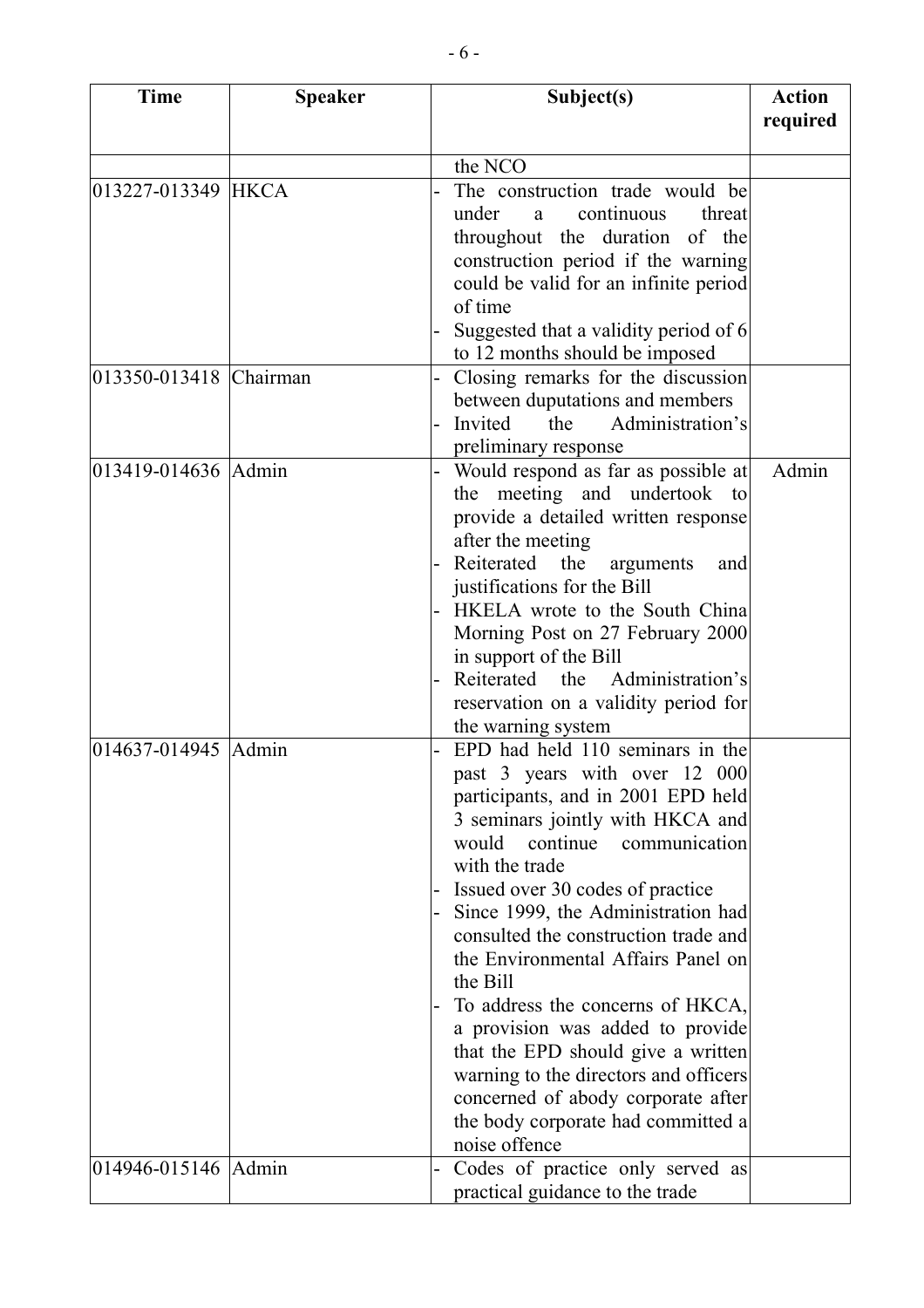| <b>Time</b>                  | <b>Speaker</b>                 | Subject(s)                                                               | <b>Action</b> |
|------------------------------|--------------------------------|--------------------------------------------------------------------------|---------------|
|                              |                                |                                                                          | required      |
|                              |                                | The Human Rights Unit and the<br>Basic Law Unit of the Department        |               |
|                              |                                | of Justice had found the Bill in<br>order                                |               |
| 015147-015417   Ms Emily LAU |                                | Requested HKELA to elaborate on                                          | Admin         |
|                              |                                | the human rights implications and                                        |               |
|                              |                                | the Administration to provide its<br>response                            |               |
|                              |                                | Sought HKELA's comment on its                                            |               |
|                              |                                | change of stance, if any                                                 |               |
|                              |                                | Shared some deputations' concern<br>about the unfairness of exempting    |               |
|                              |                                | public<br>officers<br>from<br>personal                                   |               |
|                              |                                | criminal liability                                                       |               |
| 015418-015834 Admin          |                                | There was a well established and                                         |               |
|                              |                                | effective mechanism in dealing with                                      |               |
|                              |                                | contraventions of NCO by public                                          |               |
|                              |                                | officers in the course of carrying                                       |               |
|                              |                                | out their official duties                                                |               |
|                              |                                | If such contraventions were not                                          |               |
|                              |                                | terminated to the satisfaction of the                                    |               |
|                              |                                | Noise Control Authority, the latter                                      |               |
|                              |                                | would report to the Chief Secretary                                      |               |
|                              |                                | (CS)                                                                     |               |
|                              |                                | From the 110 seminars, half of the<br>seminars were for the construction |               |
|                              |                                | trade while the remaining seminars                                       |               |
|                              |                                | were for the catering and other                                          |               |
|                              |                                | trades                                                                   |               |
|                              | 015835-015937   Ms Emily LAU/  | Ms LAU requested clarification                                           |               |
|                              | Chairman                       | from the HKELA                                                           |               |
| 015938-020003 Admin          |                                | An article from the Chairman of the                                      |               |
|                              |                                | HKELA, Mr Bryan BACHNER                                                  |               |
|                              |                                | was published in the South China                                         |               |
|                              |                                | Morning Post on 27 February 2000                                         |               |
|                              |                                | in support of the Bill                                                   |               |
|                              | 020004-020116 Chairman / HKELA | Mr COCKING could not comment                                             |               |
|                              |                                | on the article as he had not had                                         |               |
| 020117-020233  Ms Emily LAU  |                                | sight of it before<br>Advice and assistance which the                    |               |
|                              |                                | Administration could provide to the                                      |               |
|                              |                                | construction trade                                                       |               |
| 020234-020508 Admin          |                                | For example, advice had been given                                       |               |
|                              |                                | to the construction trade in its                                         |               |
|                              |                                | formulation of the Best Practice                                         |               |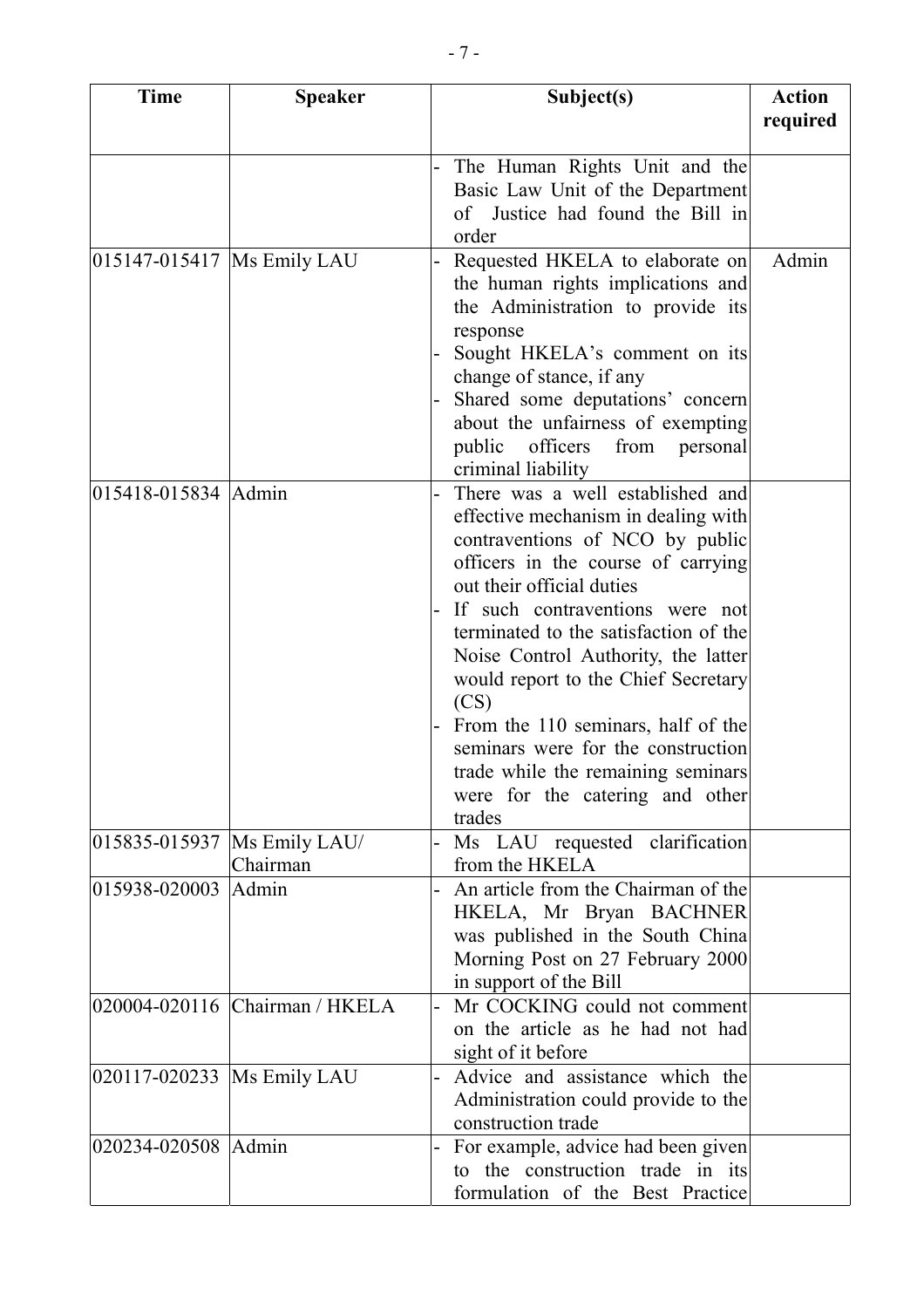| <b>Time</b>         | <b>Speaker</b>                | Subject(s)                                                 | <b>Action</b> |
|---------------------|-------------------------------|------------------------------------------------------------|---------------|
|                     |                               |                                                            | required      |
|                     |                               | Guide                                                      |               |
|                     |                               | Among the prosecution cases, 70%                           |               |
|                     |                               | of the construction companies                              |               |
|                     |                               | carried out works without first                            |               |
|                     |                               | obtaining a construction noise                             |               |
|                     |                               | permit                                                     |               |
|                     |                               | The Local Control Offices of EPD                           |               |
|                     |                               | provided "one-stop shop" services                          |               |
|                     |                               | for<br>companies<br>applying<br>to                         |               |
|                     |                               | construction noise permits                                 |               |
|                     | 020509-020744 Mr Abraham SHEK | EPD failed to give effect to the                           |               |
|                     |                               | recommendations of the CIRC                                |               |
|                     |                               | The Administration should make                             |               |
|                     |                               | best endeavour to render<br>the<br>assistance to the trade |               |
| 020745-021150 Admin |                               | Assured members that advice and                            |               |
|                     |                               | assistance would continue to be                            |               |
|                     |                               | rendered                                                   |               |
|                     | 021151-021316 Mr Abraham SHEK | Reiterated the concern about the                           |               |
|                     |                               | feasibility of providing a validity                        |               |
|                     |                               | period for the warning system                              |               |
| 021317-021704 Admin |                               | Works Bureau (WB) was appointed                            |               |
|                     |                               | as the lead agency to coordinate                           |               |
|                     |                               | relevant bureaux<br>with<br>and                            |               |
|                     |                               | departments on all construction-                           |               |
|                     |                               | related matters, and to coordinate                         |               |
|                     |                               | the implementation of the                                  |               |
|                     |                               | recommendations of the CIRC<br>Environment and Food Bureau | Admin         |
|                     |                               | would refer members' concern on                            |               |
|                     |                               | the progress on the implementation                         |               |
|                     |                               | of recommendations of the CIRC to                          |               |
|                     |                               | the WB                                                     |               |
|                     |                               | Reiterated that imposing a time                            |               |
|                     |                               | limit on the warning system would                          |               |
|                     |                               | weaken the deterrent effect and run                        |               |
|                     |                               | counter to the principle that the                          |               |
|                     |                               | corporate management of a body                             |               |
|                     |                               | corporate should comply NCO at all                         |               |
|                     |                               | times<br>Would continue consultation with                  |               |
|                     |                               | the trade on the codes of practice                         |               |
|                     | 021705-021744 Mr Abraham SHEK | Proposed to make reference to the                          |               |
|                     |                               | points system for driving offences                         |               |
| 021745-021957 Admin |                               | ditto -                                                    |               |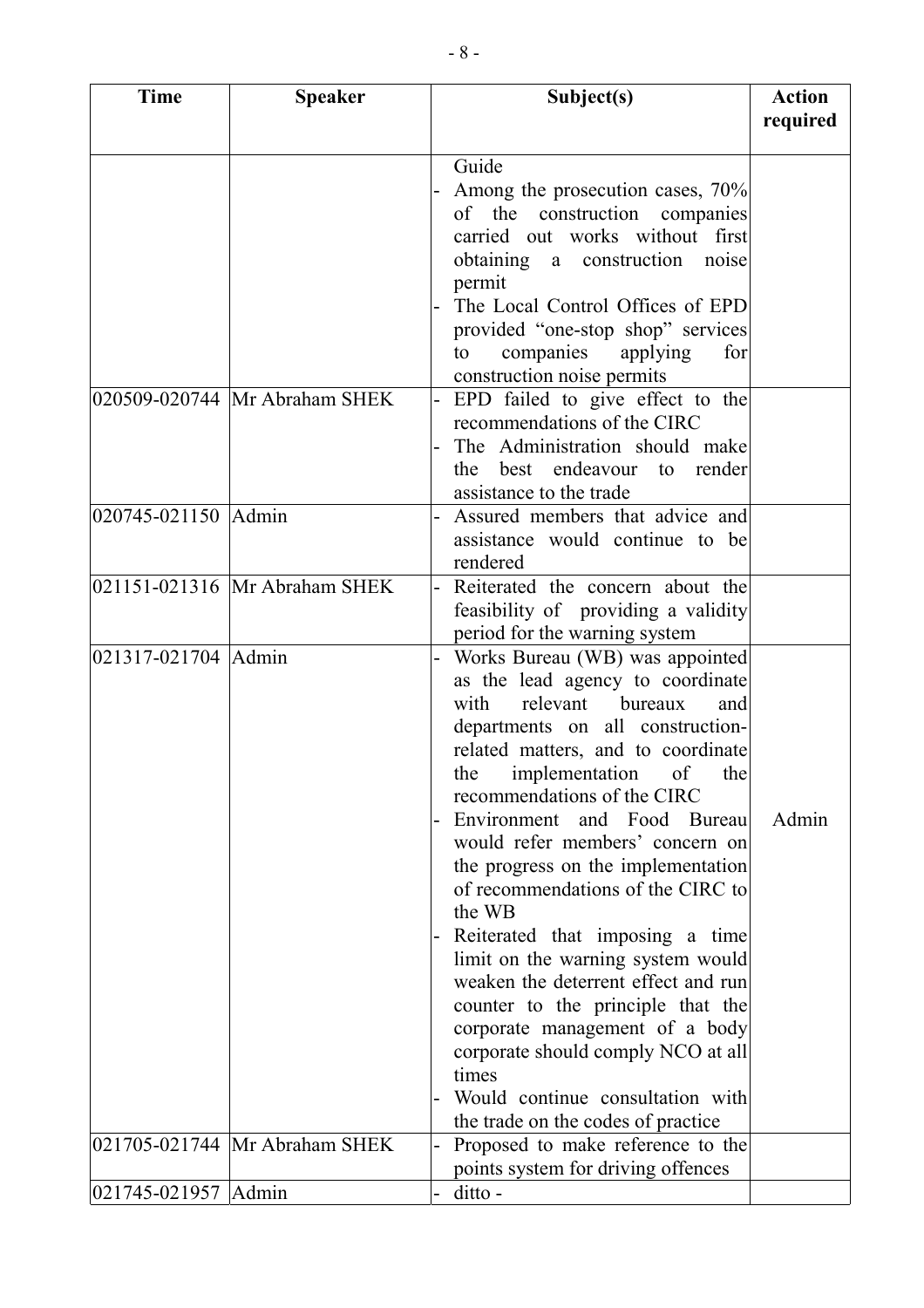| <b>Time</b>            | <b>Speaker</b>                 | Subject(s)                                                                                                                                                                                                                                                                                                                                                                                                                                                                                                                                                                                                 | <b>Action</b><br>required |
|------------------------|--------------------------------|------------------------------------------------------------------------------------------------------------------------------------------------------------------------------------------------------------------------------------------------------------------------------------------------------------------------------------------------------------------------------------------------------------------------------------------------------------------------------------------------------------------------------------------------------------------------------------------------------------|---------------------------|
| 021958-022011 Chairman |                                | ditto -                                                                                                                                                                                                                                                                                                                                                                                                                                                                                                                                                                                                    |                           |
| 022012-022134 Admin    |                                | Reiterated its reservation on a time<br>limit on the warning system                                                                                                                                                                                                                                                                                                                                                                                                                                                                                                                                        |                           |
|                        | 022135-022337 Miss CHOY So-yuk | Worried about the unfairness of the<br>if there were malicious/<br>Bill<br>deliberate violations by workers<br>Reiterated the need for a validity<br>period for the warning system<br>Shared members' concern that no<br>similar personal criminal liability<br>was placed on public officers<br>Requested the Administration to<br>provide further details<br>on<br>the<br>number of cases in which<br>the<br>EPD<br>required the government<br>departments to take remedial<br>action under the NCO, as well as<br>the number of cases that were<br>subsequently reported to the CS and<br>their outcome |                           |
| 022338-022627 Admin    |                                | The proposed amendment, which<br>only sought to<br>specify<br>the<br>responsibility of the corporate<br>management of those bodies<br>corporate that had already been<br>liable for prosecution under the<br>existing NCO provisions, did not<br>change the existing legislative<br>control<br>Compared the role of<br>the<br>Government in work projects to that<br>of a property developer which had<br>engaged a contractor to carry out<br>construction works<br>Agreed to provide the information<br>as requested by Miss CHOY So-<br>yuk                                                             | Admin                     |
|                        | 022628-022716 Miss CHOY So-yuk | The need to provide a validity<br>period, especially where<br>the<br>construction projects were of a<br>large scale and expected to last for a<br>long duration<br>Some Government departments<br>role of a<br>could<br>assume<br>the<br>contractor of a project and engage                                                                                                                                                                                                                                                                                                                                |                           |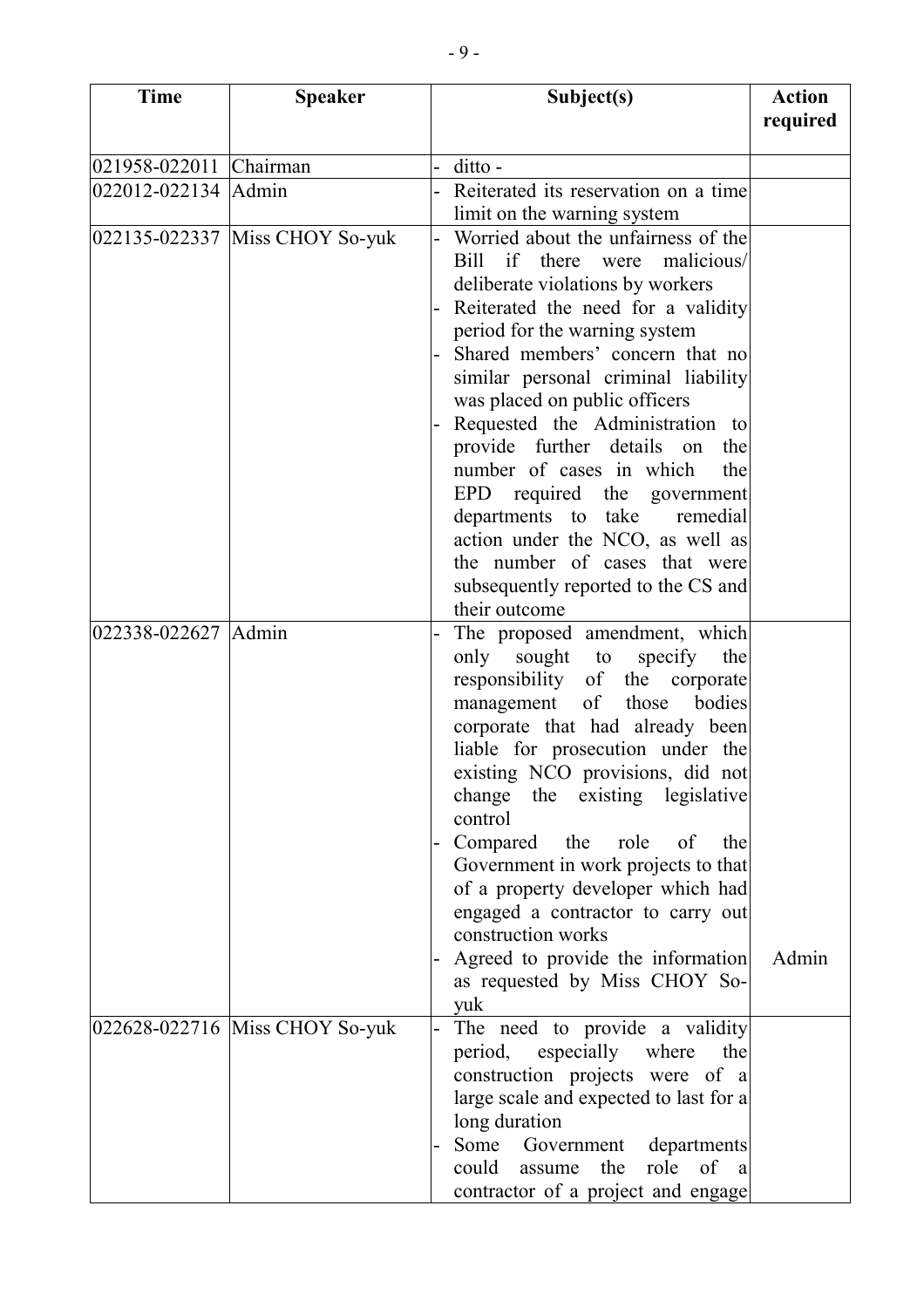| <b>Time</b>                  | <b>Speaker</b>                   | Subject(s)                                                                 | <b>Action</b> |
|------------------------------|----------------------------------|----------------------------------------------------------------------------|---------------|
|                              |                                  |                                                                            | required      |
|                              |                                  | workers for carrying out the works                                         |               |
|                              | 022717-022908   Admin / Chairman | clarification<br>Sought<br>from<br>the                                     | Admin         |
|                              |                                  | Administration on whether there                                            |               |
|                              |                                  | were such cases                                                            |               |
|                              | 022909-023018  Ms LI Fung-ying   | The time required to apply for a                                           |               |
|                              |                                  | valid construction noise permit                                            |               |
|                              |                                  | The workers might only discover<br>that the equipment was unsuitable       |               |
|                              |                                  | when<br>they arrived<br>at<br>the                                          |               |
|                              |                                  | construction site                                                          |               |
|                              |                                  | The time required to re-apply for a                                        |               |
|                              |                                  | valid construction noise permit                                            |               |
|                              |                                  | On the conviction statistics, the                                          |               |
|                              |                                  | number of convicted companies                                              |               |
|                              |                                  | that had carried out works without                                         |               |
|                              |                                  | applying for a construction noise                                          |               |
|                              |                                  | permit,<br>and<br>the<br>number<br>of<br>convicted companies that had been |               |
|                              |                                  | issued with a valid construction                                           |               |
|                              |                                  | noise permit but had carried out the                                       |               |
|                              |                                  | prescribed construction work or                                            |               |
|                              |                                  | used equipment not in accordance                                           |               |
|                              |                                  | with the relevant permit condition                                         |               |
|                              | 023019-023140 Admin/ Chairman    | A permit would be issued in 18                                             |               |
|                              |                                  | days in normal cases                                                       |               |
|                              |                                  | On discovering that the equipment                                          |               |
|                              |                                  | was unsuitable, the company                                                |               |
|                              |                                  | concerned was required to inform<br>the EPD and if EPD found the           |               |
|                              |                                  | proposed change of equipment                                               |               |
|                              |                                  | acceptable, the permit would be re-                                        |               |
|                              |                                  | issued in less than 18 days                                                |               |
|                              |                                  | Agreed to provide the breakdown as                                         | Admin         |
|                              |                                  | requested by Ms LI Fung-ying                                               |               |
| 023141-023357   Ms Emily LAU |                                  | She<br>requested<br>following<br>the                                       |               |
|                              |                                  | information:                                                               |               |
|                              |                                  | analysis according to the nature of                                        |               |
|                              |                                  | offences<br>overseas practices in handling noise                           |               |
|                              |                                  | offences, especially the practices                                         |               |
|                              |                                  | of countries which had high regard                                         |               |
|                              |                                  | for environmental protection, and                                          |               |
|                              |                                  | whether overseas jurisdictions also                                        |               |
|                              |                                  | implemented similar legislation to                                         |               |
|                              |                                  | impose a personal criminal liability                                       |               |